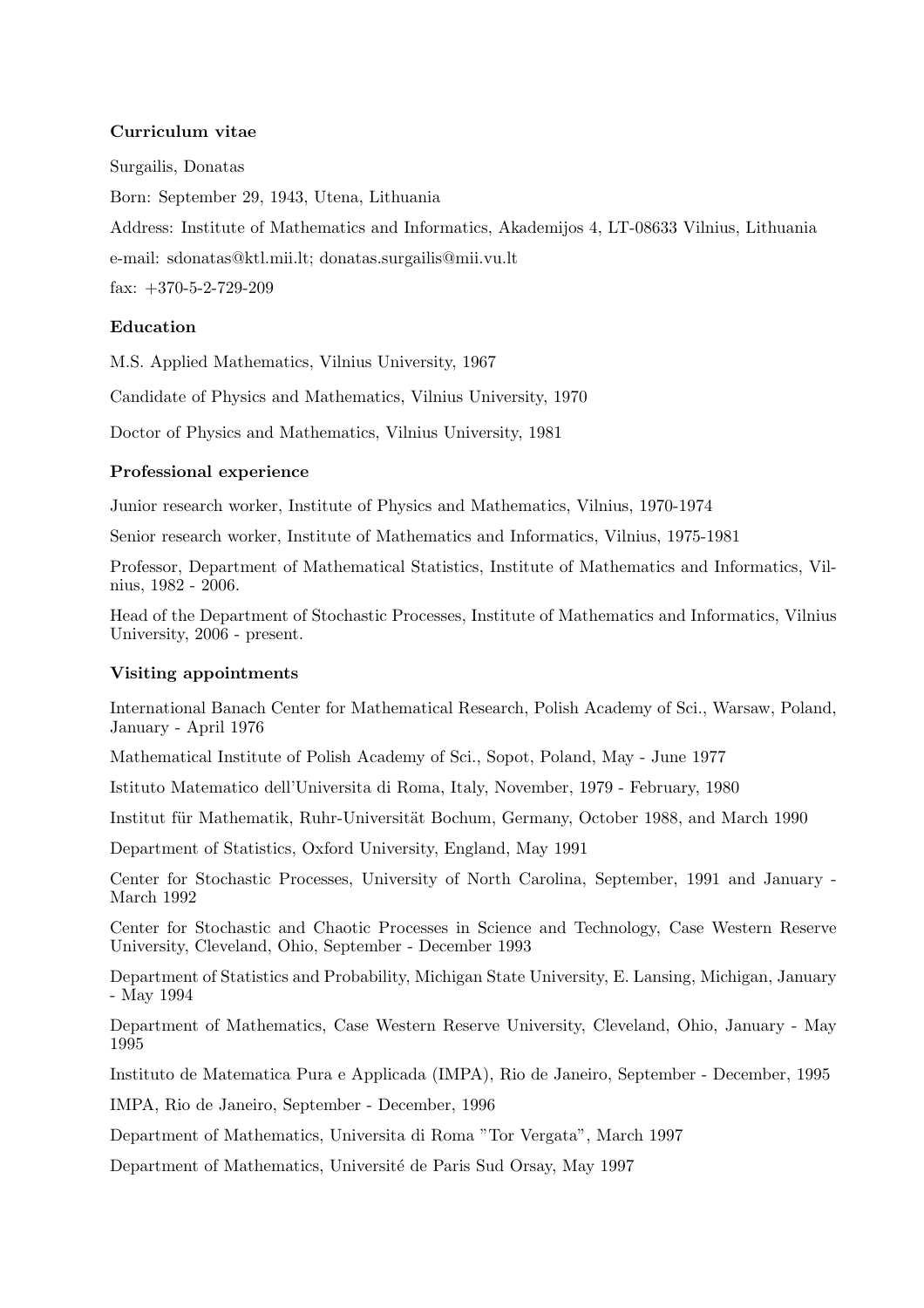IMPA, Rio de Janeiro, August, 1997 - January, 1998 Department of Statistics and Probability, Michigan State University, January - May, 1999 Department of Mathematics, Université de Cergy Pontoise, June, 1999 U.F.R de Mathématiques Pures et Appliquées, Université de Lille 1, March, 2000 IMPA, Rio de Janeiro, July - October, 2000 Department of Mathematics, Université de Cergy Pontoise, France, November, 2000 Department of Statistics and Probability, Michigan State University, August - December, 2001 U.F.R de Mathématiques Pures et Appliquées, Université de Lille 1, March, 2002 U.F.R de Mathématiques Pures et Appliquées, Université de Lille 1, November, 2003 Department of Mathematics, Universit'e du Main, Le Mans, September, 2004 ENSAE, Paris, January, 2005 SAMOS-MATISSE, Université Paris 1, March, 2006 U.F.R de Mathématiques Pures et Appliquées, Université de Lille 1, October, 2006 Department of Economics, Queen Mary College, London, April, 2007, & April, 2009 Laboratoire de Mathématiques Jean Leray, Université de Nantes, June, 2008, & June, 2009, & April, 2012 SAMOS-MATISSE, Université Paris 1 Panthéon-Sorbonne, June, 2010 Department of Statistics and Probability, Michigan State University, April, 2011 Department of Statistics and Probability, Michigan State University, April, 2013 Department of Mathematics, Universit´e de Cergy Pontoise, France, October, 2014 Department of Statistics and Probability, Michigan State University, April, 2015 **Professional society memberships**

International Association of Mathematical Physics

Lithuanian Academy of Sciences

# **Editorial**

Associate editor of *Statistics and Probability Letters* (2002-2005) Associate editor of *Lithuanian Mathematical Journal* (2006-present).

# **PhD theses supervised**

Liudas Giraitis (1984). *Limit theorems for subordinated processes.*

Arvydas Astrauskas (1986). *Stable self-similar processes and their domain of attraction.*

Marijus Vaičiulis (2003). *Limit theorems for sums of polynomials of linear processes with long-range dependence.*

Andrius Klivečka (2007). *GARCH(1,1)* models with random or time-varying coefficients.

Kristina Bružaitė (2009). *Some linear models of time series with nonstationary long memory.*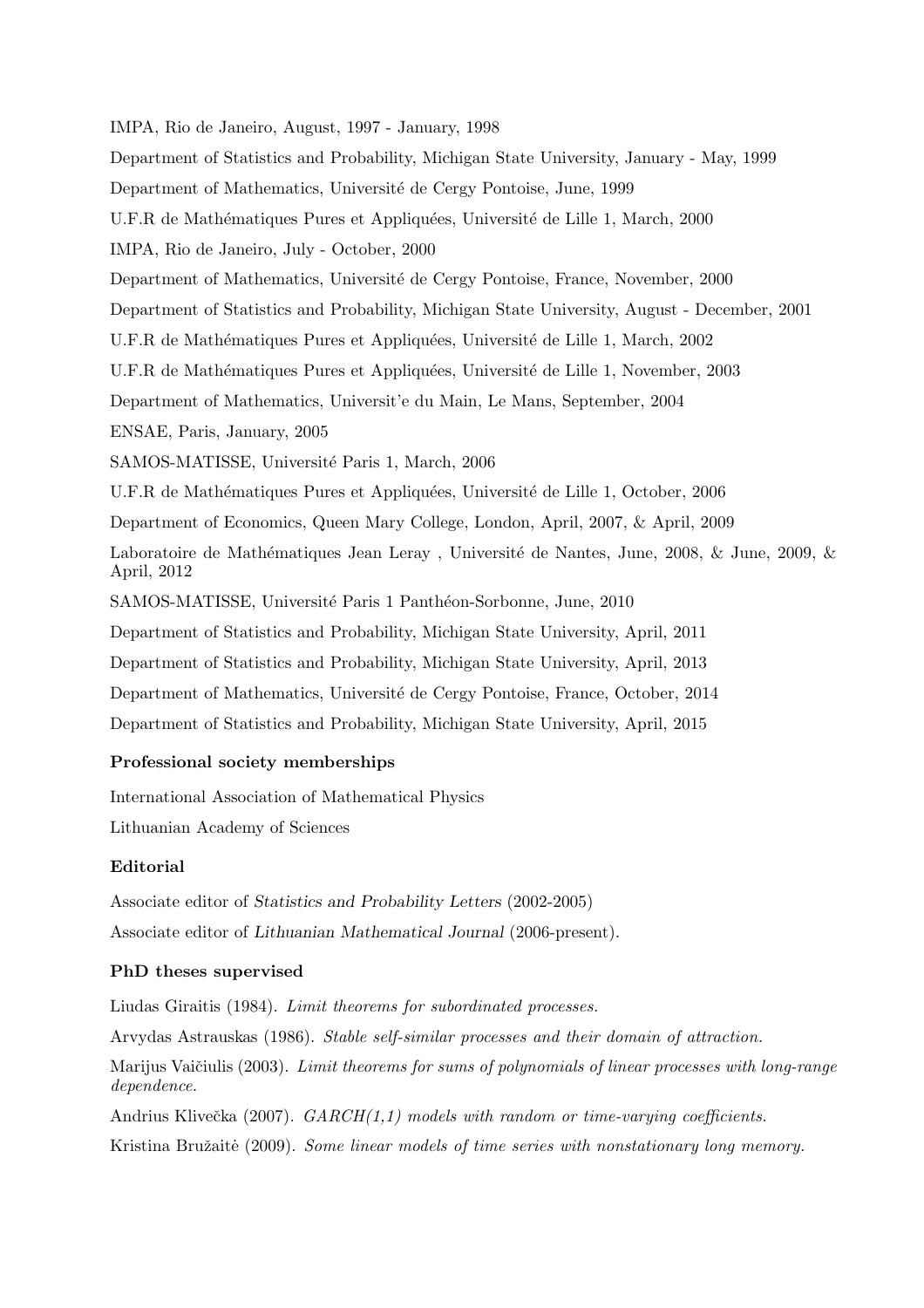Donata Puplinskaitė (2013) *Aggregation of autoregressive processes and random fields with finite and infinite variance.*

# **Teaching**

Stochastic Processes, Vilnius University, graduate (2 times), Stochastic Differential Equations, Vilnius University, graduate (3 times), Stationary Processes, Vilnius University, graduate (2 times), Markov Chains, Vilnius University, graduate (2 times), Martingales, Vilnius University, graduate Statistics 351, Michigan State University, spring 1994 Math 125, Case Western Reserve University, spring 1995 Statistics, Siauliai University, spring 1998 Statistics, Siauliai University, fall 1999 and spring, 2000 Introduction to Combinatorics and Graph Theory, Siauliai University, fall 1999 Statistics 351, Michigan State University, spring 1999 Statistics 421, Michigan State University, spring 1999 Statistics 351, Michigan State university, fall 2001 Investment theory, Vilnius University, 2005 - present.

Financial mathematics (master's course), Vilnius University, 2005 - 2008

#### **Invited conference presentations**

1980 International Conference on Random Fields and Applications, Bangalore, India

1981 Oberwolfach meeting on Stochastic Analysis, Oberwolfach, Germany

1982 4th Soviet-Japan Symposium on Probability Theory and Mathematical Statistics, Tbilissi, Georgia

1985 Oberwolfach meeting on Dependence in Probability and Statistics, Oberwolfach, Germany

1986 5th Japan-Soviet Symposium on Probability Theory and Mathematical Statistics, Kyoto, Japan

1987 16th European Meeting of Statisticians, Thessaloniki, Greece

1988 4th Bad Honnef Conference on Stochastic Differential Systems, Bad Honnef, Germany

1989 5th International Vilnius Conference on Probability Theory and Mathematical Statistics, Vilnius, Lithuania

1992 Workshop on Multiple Wiener-Ito Integrals and their Applications, Guanajuato, Mexico

1993 6th International Vilnius Conference on Probability Theory and Mathematical Statistics, Vilnius, Lithuania

1994 IMA Period of Concentration: Stochastic Methods for Nonlinear PDE's, Minneapolis, Minnesota

1994 IMA Workshop on Stochastic Models in Geosystems, Minneapolis, Minnesota

1996 Joint ASA-IMS Meeting, Chicago, Ill.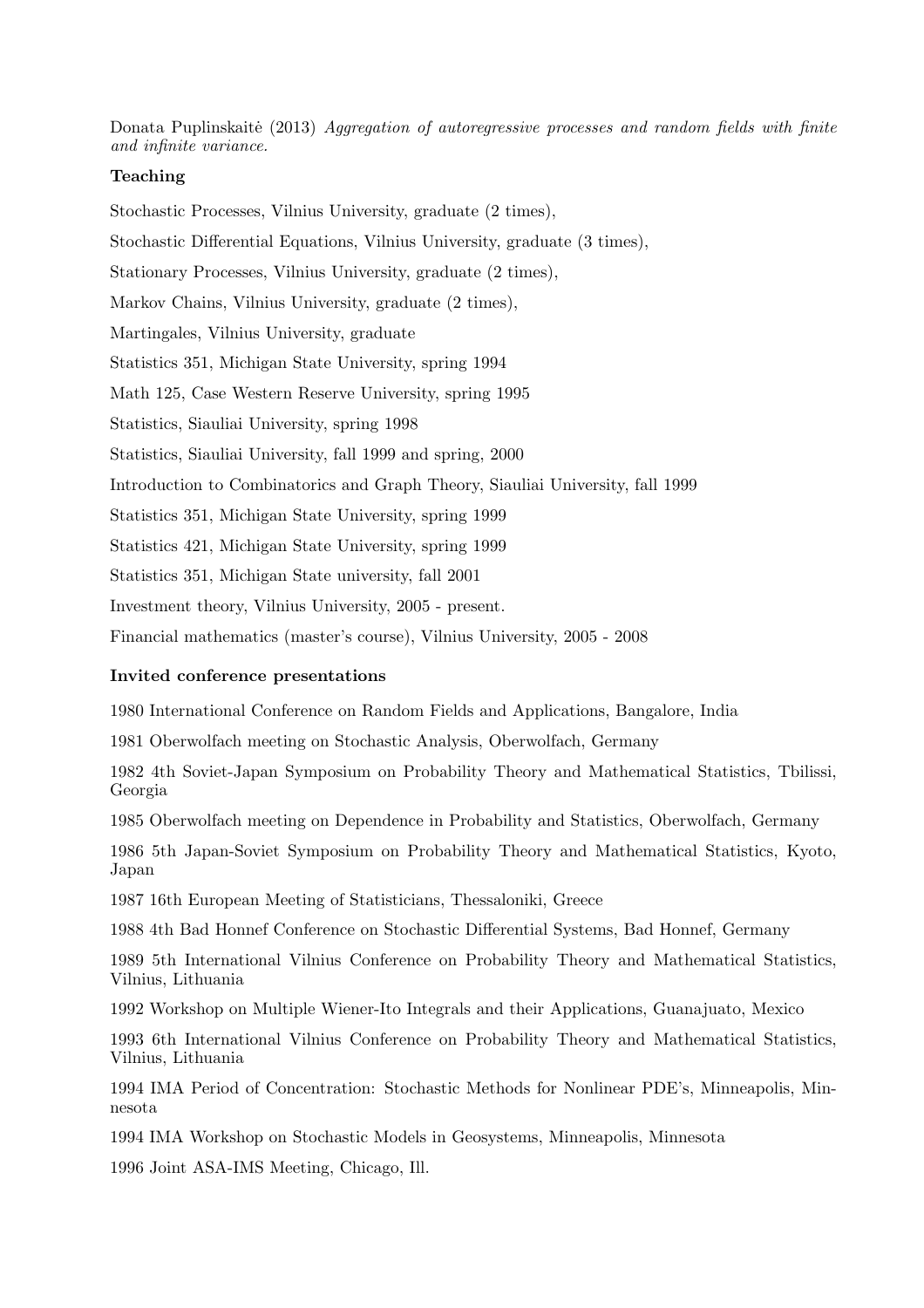1996 IMS Special Topics Meeting, Chapel Hill, N.C.

1996 Workshop on Complex Systems, Statistical Mechanics and Pattern Recognition, San Paulo, Brazil

1997 I Escola Brasileira de Probabilidade, Rio de Janeiro, Brazil

1998 XIX*me* Rencontre Franco - Belge de Statisticiens "Theoremes de limite et memoire longe", Marseille, France

1999 XXXI<sup>e</sup> Journées de Statistique, Grenoble, France.

2000 Colloquium Limit Theorems in Statistics and Probability, Lille, France

2000 First Latin American Congress of Mathematicians, Rio de Janeiro, Brazil

2000 Fourth Brazilian School of Probability, Mambucaba - Rio de Janeiro, Brazil

2000 Workshop on Empirical Process Techniques for Dependent Data, Copenhagen, Denmark

2001 Analyse des séries temporelles et applications, Marseille, France

2001 28th Workshop of the European Working Group on Financial Modelling, Vilnius

2002 8th International Vilnius Conference on Probability Theory and Mathematical Statistics, Vilnius, Lithuania

2005 STATDEP2005, Statistics for Dependent Data, CREST, Paris, January 26-29.

2006 26th European Meeting of Statisticians, Torun, Poland

2007 Statistical Methods for Financial Data II, May 23-27, Graz, Austria

2008 January 14-16, Limit Theorems and Applications, Paris, France

2008 June 4-7, STATDEP2008, Statistics for Dependent Data, CREST, Paris, France

2010 June 21-23, Limit Theorems for Dependent Data and Applications, Sorbonne, Paris, France

2010 June 30-July 3, 10th International Vilnius Conference on Probability Theory and Mathematical Statistics, Vilnius, Lithuania

2012 Statistical Methods for Financial Data III, May 23-27, Graz, Austria

2013 January 21-25 CIRM 877 Workshop on Non-Stationarity and Risk Management, Marseille, France

2013 August 3-8 Joint Statistical Meeting, Montreal, Canada

2014 April 22-23 Workshop on Stochastic Processes, Aarhus, Denmark

2015 May 11-13 Dependence, Limit Theorems and Applications, Paris, France

#### **Monographs**

1. P. Doukhan, G. Lang, D. Surgailis, G. Teyssière (Eds.) *Dependence in Probability and Statistics.* Lecture Notes in Statistics, vol. 200. Springer, 2010.

2. L. Giraitis, H.L. Koul, D. Surgailis. *Large Sample Inference for Long Memory Processes.* 600p. Imperial College Press, London, 2012.

### **Publications**

- 1. D. Surgailis. On stochastic equations, *Lithuanian Math. J.* **9**, 4 (1969), 827–838.
- 2. D. Surgailis. On the uniqueness of the solution of K. Ito's stochastic equation, *Lithuanian Math. J.* **10**,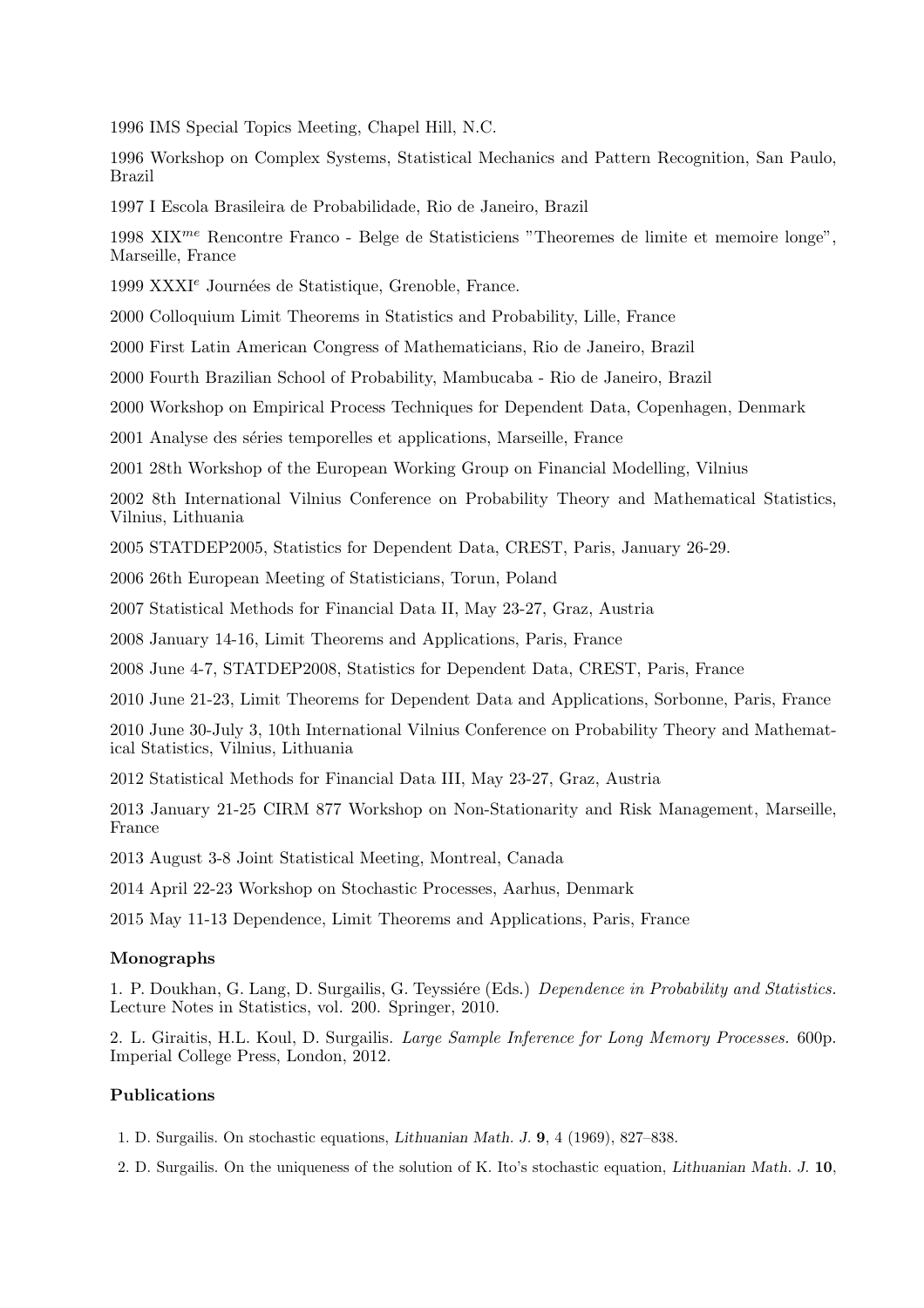2 (1970), 391–396.

- 3. D. Surgailis. On stochastic equations in filtering of Markov processes, *Lithuanian Math. J.* **10**, 3 (1970), 565–581.
- 4. D. Surgailis. On random processes as solutions of stochastic Itˆo's equation, *Lithuanian Math. J.* **11** (1971), 189–197.
- 5. D. Surgailis. On some properties of the risk function in the generalized two-armed bandit problem, *Lithuanian Math. J.* **12**, 3 (1972), 181–184.
- 6. D. Surgailis. On one limit for convex monotone functions on *M*[0*,* 1], *Lithuanian Math. J.* **12**, 4 (1972), 219–224.
- 7. D. Surgailis. On the "innovation theorem", *Lithuanian Math. J.* **13** (1973), 221–226.
- 8. D. Surgailis. A "Schwartz" inequality and some other results for square integrable martingales, *Lithuanian Math. J.* **13**, 3 (1973), 211–217.
- 9. D. Surgailis. On stochastic integrals for *p−*integrable martingales, *Lithuanian Math. J.* **13**, 4 (1973), 205–210.
- 10. D. Surgailis. Characterization of a supermartingale by some stopping times, *Lithuanian Math. J.* **14**, 1 (1974), 189–193.
- 11. D. Surgailis. An expansion of the free Markov field, *Lithuanian Math. J.* **19** (1979), 181–186.
- 12. D. Surgailis. On trajectories of Gaussian Markov random fields, in: Z. Ciesielski (ed.). *Probability Theory. Banach Center Publications, Vol. 5*, pp. 231–247. PWN: Warsaw 1979.
- 13. R.L. Dobrushin, D. Surgailis. On the innovation problem for Gaussian Markov random fields, *Zeitschrift f. Wahrscheinlichkeitstheorie verw. Geb.* **49** (1979), 275–291.
- 14. D. Surgailis. On the Markov property of a class of linear infinitely divisible fields, *Zeitschrift f. Wahrscheinlichkeitstheorie verw. Geb.* **49** (1979), 293–311.
- 15. D. Surgailis. Convergence of sums of non-linear functions of moving averages to self-similar processes, *Soviet Math. Doklady* **23** (1981), 47–50.
- 16. D. Surgailis. On  $L^2$  and non- $L^2$  multiple stochastic integration. In: M. Arató, D. Vermes and A.V. Balakrishnan (eds.), *Stochastic Differential Systems.* Lecture Notes Control Inform. Sci. vol. 36, pp. 212–226. Springer: Berlin etc. 1981.
- 17. D. Surgailis. On infinitely divisible self-similar random fields. *Zeitschrift f. Wahrscheinlichkeitstheorie verw. Geb.* **58** (1981), 453–477.
- 18. V. Bentkus, D. Surgailis. On some classes of self-similar random fields, *Lithuanian Math. J.* **21** (1981), 53–66.
- 19. D. Surgailis. Zones of attraction of self-similar multiple integrals. *Lithuanian Math. J.* **22** (1982), 185– 201.
- 20. D. Surgailis. On Poisson multiple stochastic integrals and associated equilibrium Markov processes. In: G. Kallianpur (ed.), *Theory and Application of Random Fields.* Lecture Notes Control Inform. Sci. vol. 49, pp. 233–248. Springer: Berlin etc. 1983.
- 21. D. Surgailis. On infinitely divisible OS-positive random fields. In: K. Itô and Yu.V. Prokhorov (eds.). *Probability Theory and Mathematical Statistics.* Lecture Notes in Math. vol. 1021, pp. 666–675. Springer: Berlin etc. 1983.
- 22. P.M. Bleher, D. Surgailis. Self-similar random fields. In: *Probability Theory. Mathematical Statistics. Theoretical Cybernetics.* Itogi Nauki i Techniki Akad. Nauk SSSR vol. 20, pp. 3–51. Moscow: 1983.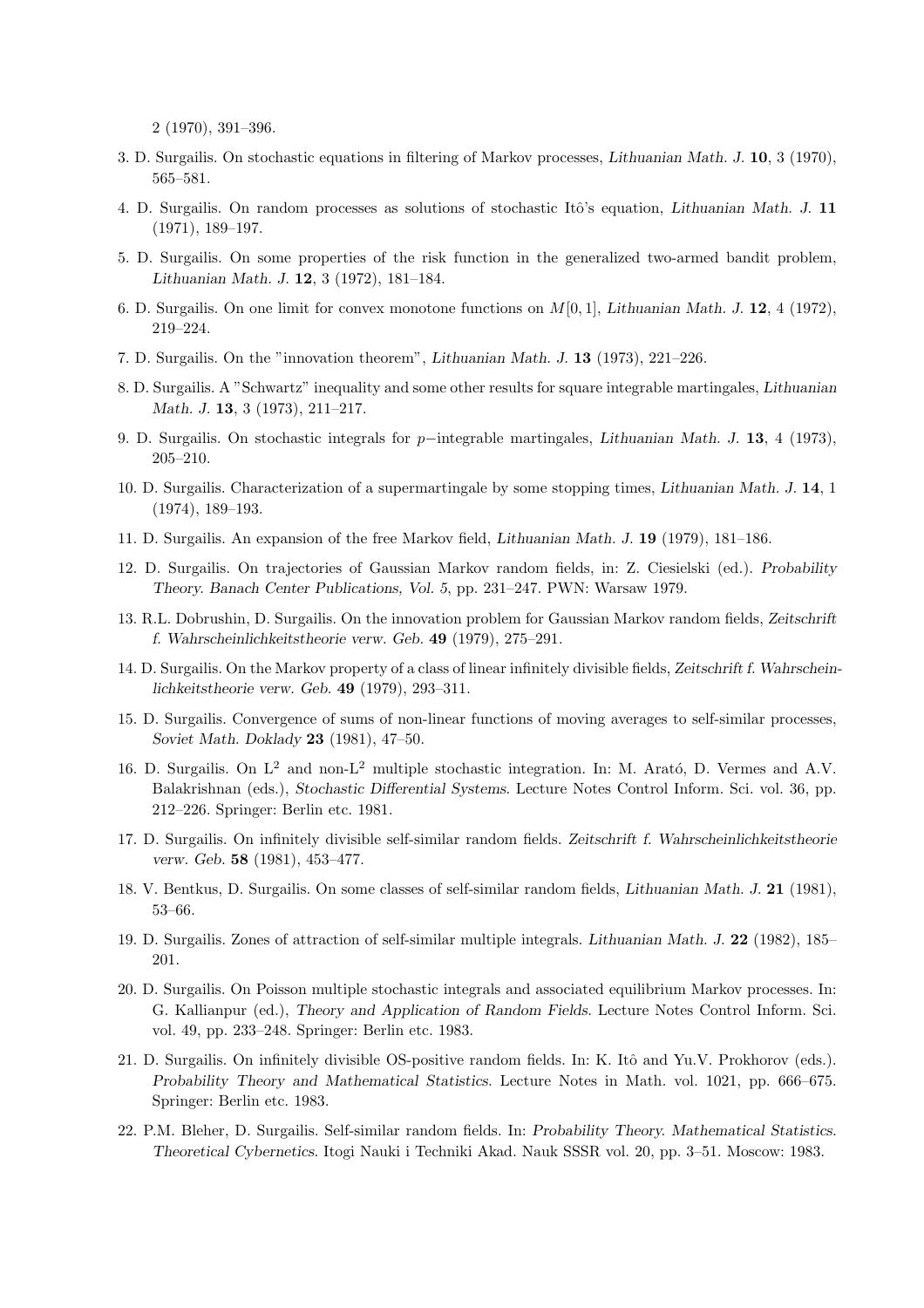- 23. D. Surgailis. On multiple Poisson stochastic integrals and associated Markov semigroups, *Probab. Math. Statist.* **3** (1984), 217–239.
- 24. L. Giraitis, D. Surgailis. CLT and other limit theorems for functionals of Gaussian processes, *Zeitschrift f. Wahrscheinlichkeitstheorie verw. Geb.* **70** (1985), 191–212.
- 25. D. Surgailis. On the multiple stable integral, *Zeitschrift f. Wahrscheinlichkeitstheorie werv. Geb.* **70** (1985), 621–632.
- 26. A. Astrauskas, D. Surgailis. Limit theorems for a random walk in a random environment, *Lithuanian Math. J.* **25** (1985), 12–27.
- 27. L. Giraitis, D. Surgailis. A limit theorem for a triangular array of symmetric statistics. In: N. V. Krylov, R. Sh. Liptser and A. A. Novikov (eds.), *Statistics and Control of Stochastic Processes*, pp. 147–166. Optim. Software: New York 1985.
- 28. L. Giraitis, D. Surgailis. Multivariate Appell polynomials and the central limit theorem. In: E. Eberlein and M. S. Taqqu (eds.), *Dependence in Probability and Statistics*, pp. 21–71. Birkhäuser: Boston 1986.
- 29. T. Arak, D. Surgailis. Polygonal Markov random fields, *Doklady Akad. Nauk SSSR* **302** (1988), 521–523.
- 30. T. Arak, D. Surgailis. Markov fields with discrete state space. In: N. Christopeit, K. Helmes and M. Kohlman (eds.), *Stochastic Differential Systems*, Lecture Notes Control Inform. Sci. vol. 126, pp. 293–316. Springer: Berlin etc. 1988.
- 31. T. Arak, D. Surgailis. Markov fields with polygonal realizations, *Probab. Th. Rel. Fields* **80** (1989), 543–579.
- 32. T. Arak, D. Surgailis. On polygonal Markov fields, In: R. Gielerak, W. Karwowski (eds.), *Stochastic Methods in Mathematics and Physics*, pp. 302–309, World Scientific: Singapore etc. 1989.
- 33. L. Giraitis, D. Surgailis. A limit theorem for polynomials of linear process with long range dependence, *Lithuanian Math. J.* **29** (1989), 290–311.
- 34. R. Banys, D. Surgailis. A metric space of discontinuous functions on the plane, *Lithuanian Math. J.* **30** (1990), 453–469.
- 35. T. Arak, D. Surgailis. Markov random graphs and polygonal fields with Y-shaped nodes. In: B. Grigelionis et al. (eds.), *Probability Theory and Mathematical Statistics*, pp. 57–67. Mokslas-VSP: Vilnius-Utrecht 1990.
- 36. L. Giraitis, D. Surgailis. On shot noise processes with long range dependence. In: B. Grigelionis et al. (eds.), *Probability Theory and Mathematical Statistics*, pp. 401–408. Mokslas-VSP: Vilnius-Utrecht 1990.
- 37. L. Giraitis, D. Surgailis. A central limit theorem for quadratic forms in strongly dependent linear variables and its application to asymptotical normality of Whittle's estimate, *Probab. Th. Rel. Fields* **86** (1990), 87–104.
- 38. T. Arak, D. Surgailis. Consistent polygonal fields, *Probab. Th. Rel. Fields* **89** (1991), 319–346.
- 39. D. Surgailis. The thermodynamic limit of polygonal models, *Acta Appl. Math.* **22** (1991), 77–102.
- 40. L. Giraitis, D. Surgailis. On shot noise processes attracted to fractional L´evy motion. In: S. Cambanis, G. Samorodnitsky and M. S. Taqqu (eds.). *Stable Processes and Related Topics*, pp. 261–273. Birkhäuser: Boston 1991.
- 41. L. Giraitis, S.A. Molchanov, D. Surgailis. Long memory shot noises and limit thoerems with application to Burgers' equation. In: D. Brillinger et al. (eds.), *New Directions in Time Series Analysis, Part II*. IMA Volumes in Mathematics and its Applications, vol. 46, pp. 153–176. Springer: New York etc. 1992.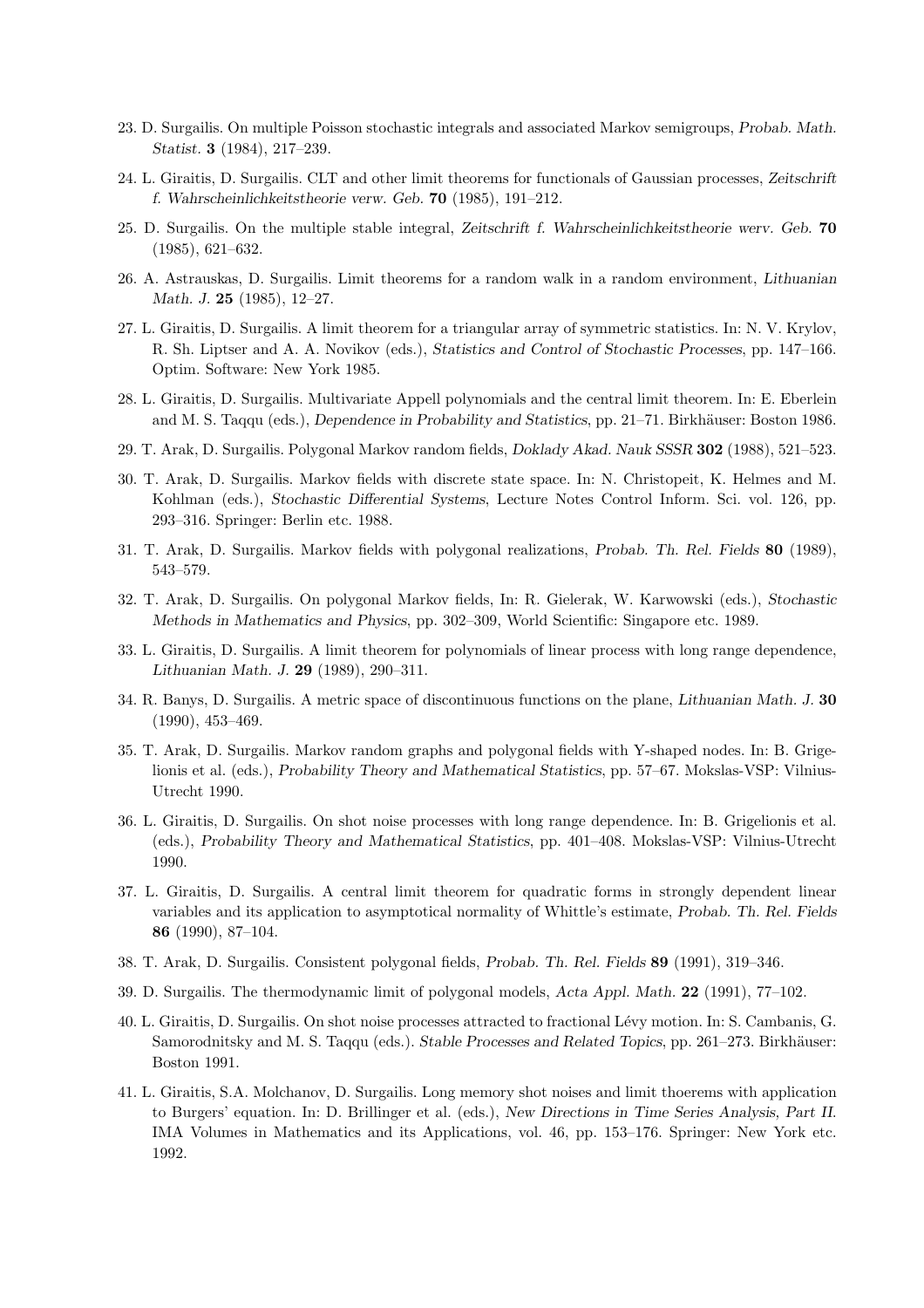- 42. S. Albeverio, R. Hoegh-Krohn, D. Surgailis. Some Euclidean integer-valued random fields with Markov properties. In: S. Albeverio et al. (eds.), *Ideas and Methods in Mathematical Analysis, Stochastic, and Applications*, pp. 93–114. Cambridge Univ. Press: Cambridge 1992.
- 43. T. Arak, P. Clifford, D. Surgailis. Point-based polygonal models for random graphs, *Adv. Appl. Probab.* **25** (1993), 348–372.
- 44. D. Surgailis, W.A. Woyczynski. Long range prediction and scaling limit for statistical solutions of the Burgers' equation. In: N.Fitzmaurice et al. (eds.), *Nonlinear Waves and Weak Turbulence with Applications to Oceanography and Condensed Matter Physics*, pp. 313–338. Birkhäuser: Boston.
- 45. D. Surgailis, J. Rosinski, V. Mandrekar, S. Cambanis. Stable mixed moving averages, *Probab. Th. Rel. Fields* **97** (1993), 543–558.
- 46. D. Surgailis, W.A. Woyczynski. Burgers' topology on random point measures. In: Hoffman-Jørgensen et al (eds.) *Probability in Banach Spaces*, vol. 9, pp. 209–221. Birkhäuser: Boston 1993.
- 47. D. Surgailis, W.A. Woyczynski. Scaling limits of solutions of Burgers' equation with singular Gaussian initial data. In: C. Houdré and V. Pérez-Abreu (eds.), *Chaos Expansions, Multiple Wiener-Itô Integrals and Their Applications*, pp. 145–161. CRC Press: Boca Raton etc. 1994.
- 48. D. Surgailis, W.A. Woyczynski. Burgers' equation with non-local shot noise data, *J. Appl. Probab.* **31A** (1994), 351–362.
- 49. S. Albeverio, S.A. Molchanov, D. Surgailis. Stratified structure of the Universe and Burgers' equation - a probabilistic approach. *Probab. Th. Rel. Fields* **100** (1994), 457–484.
- 50. T. Funaki, D. Surgailis, W.A. Woyczynski. Gibbs-Cox random fields and Burgers' turbulence. *Ann. Appl. Probab.* **5** (1995), 701–735.
- 51. S.A. Molchanov, D. Surgailis, W.A. Woyczynski. Hyperbolic asymptotic in Burgers' turbulence and extremal processes. *Commun. Math. Phys.* **168** (1995), 209–226.
- 52. D. Surgailis. Intermediate asymptotic of statistical solutions of Burgers' equation, In: T. Funaki and W.A. Woyczynski (eds.), *Nonlinear Stochastic PDE's: Hydrodynamic Limit and Burgers' Turbulence*, IMA Volumes in Mathematics and Its Applications vol. 77, pp. 137–146, Springer-Verlag: New York etc. 1995.
- 53. D. Surgailis. Asymptotic of solutions of Burgers' equation with random piecewise constant data, In: S.A. Molchanov, W.A. Woyczynski (eds.), *Stochastic Models in Geosystems*, IMA Volumes in Mathematics and Its Applications vol. 85, pp. 427–442, Springer-Verlag: New York etc. 1996.
- 54. L. Giraitis, H.L. Koul, D. Surgailis. Asymptotic normality of regression estimators with long memory errors, *Statist. Pro bab. Letters* **29** (1996), 317–335.
- 55. L. Giraitis, R. Leipus, Surgailis. The change-point problem for dependent observations, *J. Stat. Plan. Inf.* **53** (1996), 297–310.
- 56. S.A. Molchanov, D. Surgailis, W.A. Woyczynski. The large-scale structure of the Universe and quasi-Voronoi tesselation structure of shock fronts in forced Burgers' turbulence in **R***<sup>d</sup>* , *Ann. Appl. Probab.* **7** (1997), 200–228.
- 57. H.L. Koul, D. Surgailis. Asymptotic expansion of M-estimators with long memory errors, *Ann. Statist.* **25** (1997), 818–850.
- 58. C. Houdré, V. Pérez-Abreu, D. Surgailis. Interpolation, correlation inequalities and covariance expansions for functions of infinitely divisible variables, *J. Fourier Anal.* **4** (1998), 651–668.
- 59. V. Sidoravicius, D. Surgailis, M.E. Vares. An exclusion process with two types of particles and the hydrodynamic limit, *Markov Proc. Rel. Fields* **4** (1998), 131–174.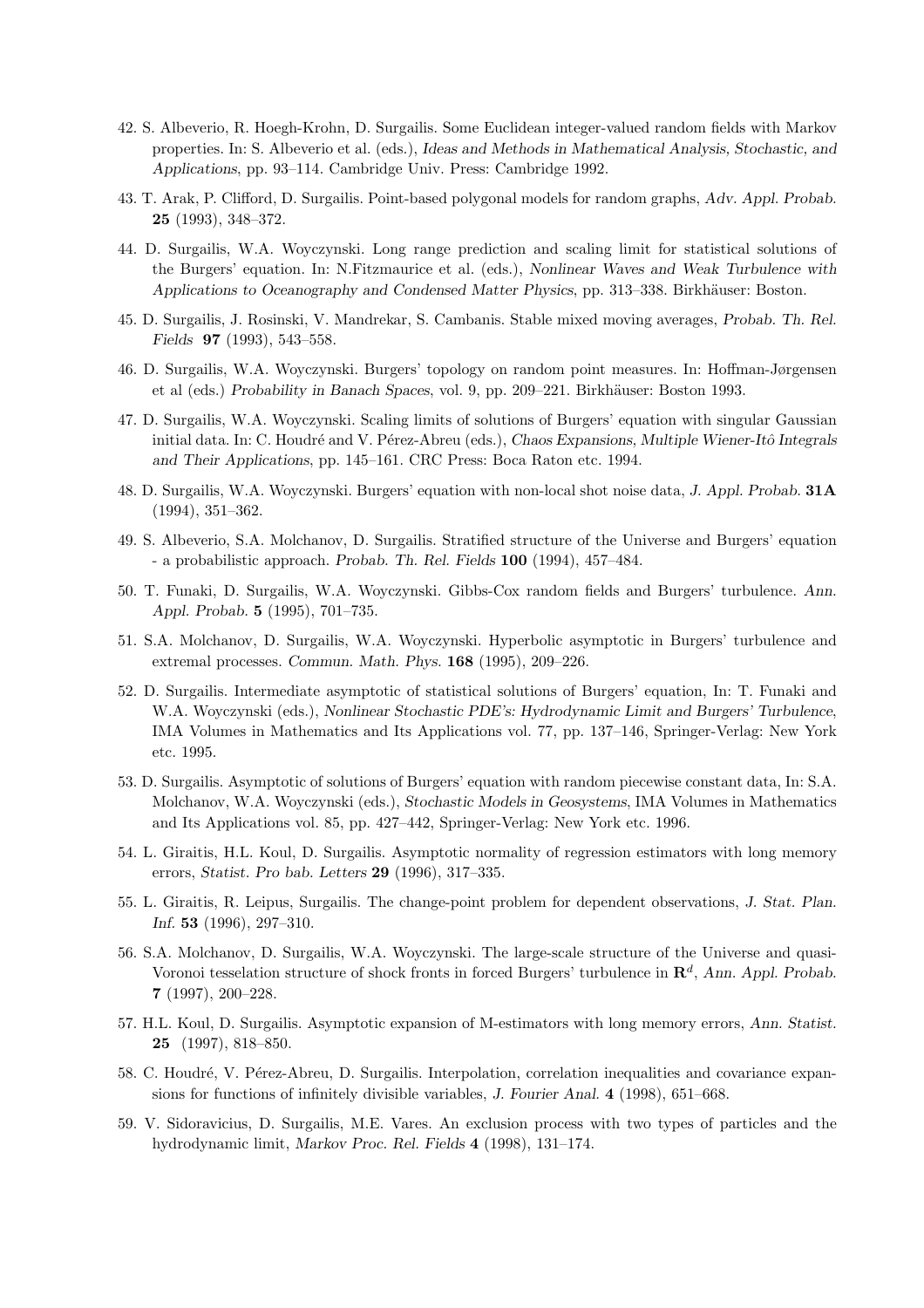- 60. P. Doukhan, D. Surgailis. Functional central limit theorem for the empirical process of short memory linear sequence, *C. R. Acad. Sci. Paris* **326** (1998), Serié 1, 87–92.
- 61. R. Banys, D. Surgailis. On weak convergence of random fields, *Lithuanian Math. J.* **39** (1999).
- 62. V. Sidoravicius, D. Surgailis, M.E. Vares. On the truncated anisotropic long-range percolation on **Z** 2 , *Stoch. Proc. Appl.* **81** (1999), 337–349.
- 63. L. Giraitis, P.M. Robinson, D. Surgailis. Variance-type estimators of long memory, *Stoch. Proc. Appl.* **80** (1999), 1–24.
- 64. L. Giraitis, D. Surgailis. Central limit theorem for the empirical process of linear sequence with long memory, *J. Stat. Plan. Inf.* **80** (1999), 81–93.
- 65. D. Surgailis, M. Vaičiulis. Convergence of Appell polynomials of long range dependent moving average in martingale differences, *Acta Appl. Math.* **58** (1999), 343–357.
- 66. V. Sidoravicius, D. Surgailis, M.E. Vares. Poisson broken lines' process and its application to Bernoulli first passage percolation, *Acta Appl. Math.* **58** (1999), 311–325.
- 67. D. Surgailis. Long range dependence and Appell rank, *Ann. Probab.* **28** (2000), 478–497.
- 68. H.L. Koul, D. Surgailis. Whittle's estimator in linear regression model with long memory errors, *Statist. Inference for Stoch. Proc.* **3** (2000), 129–147.
- 69. H.L. Koul, D. Surgailis. Second order behavior of M-estimators in linear regression with long memory errors, *J. Stat. Plan. Inf.* **91** (2000), 399–412.
- 70. L. Giraitis, P.M. Robinson, D. Surgailis. A model for long memory conditional heteroscedasticity, *Ann. Appl. Probab.* **10** (2000), 1002–1024.
- 71. H.L. Koul, D. Surgailis. Asymptotics of empirical processes of long memory moving averages with infinite variance, *Stoch. Proc. Appl.* **91** (2001), 309–336.
- 72. L. Giraitis, D. Surgailis. ARCH-type bilinear models with double long memory, *Stoch. Proc. Appl.* **100** (2002), 275–300.
- 73. D. Surgailis. Stable limits of empirical processes of long memory moving averages with infinite variance, *Stoch. Proc. Appl.* **100** (2002), 255–274.
- 74. P. Doukhan, G. Lang, D. Surgailis. Asymptotics of weighted empirical processes of linear random fields with long range dependence, *Annales d'Institute de H. Poincaré* **38** (2002), 879–896.
- 75. H.L. Koul, D. Surgailis. Asymptotic expansion of the empirical process of long memory moving averages. In: H. Dehling, T. Mikosch and M. Sorensen (eds.), *Empirical Process Techniques for Dependent Data*, pp. 213–239. Birkh¨auser: Boston 2002.
- 76. L. Giraitis, D. Surgailis. The reduction principle for the empirical process of long memory linear sequence. In: H. Dehling, T. Mikosch and M. Sorensen (eds.), *Empirical Process Techniques for Dependent Data*, pp. 241–255. Birkhäuser: Boston 2002.
- 77. D. Surgailis, M.-C. Viano. Covariance structure and long memory properties of the EGARCH model. *ESAIM Probability and Statistics* **6** (2002), 311–329.
- 78. D. Surgailis, W.A. Woyczynski. Limit theorems for the Burgers equation initialized by data with long range dependence. In: P. Doukhan, G. Oppenheim and M.S. Taqqu (eds.), *Long Range Dependence: Theory and Applications*, pp. 507–523. Birkhäuser: Boston 2003.
- 79. H.L. Koul, D. Surgailis. Robust estimation in regression models with long memory errors. In: P. Doukhan, G. Oppenheim and M.S. Taqqu (eds.), *Long Range Dependence: Theory and Applications*, pp. 339– 354. Birkhäuser: Boston 2003.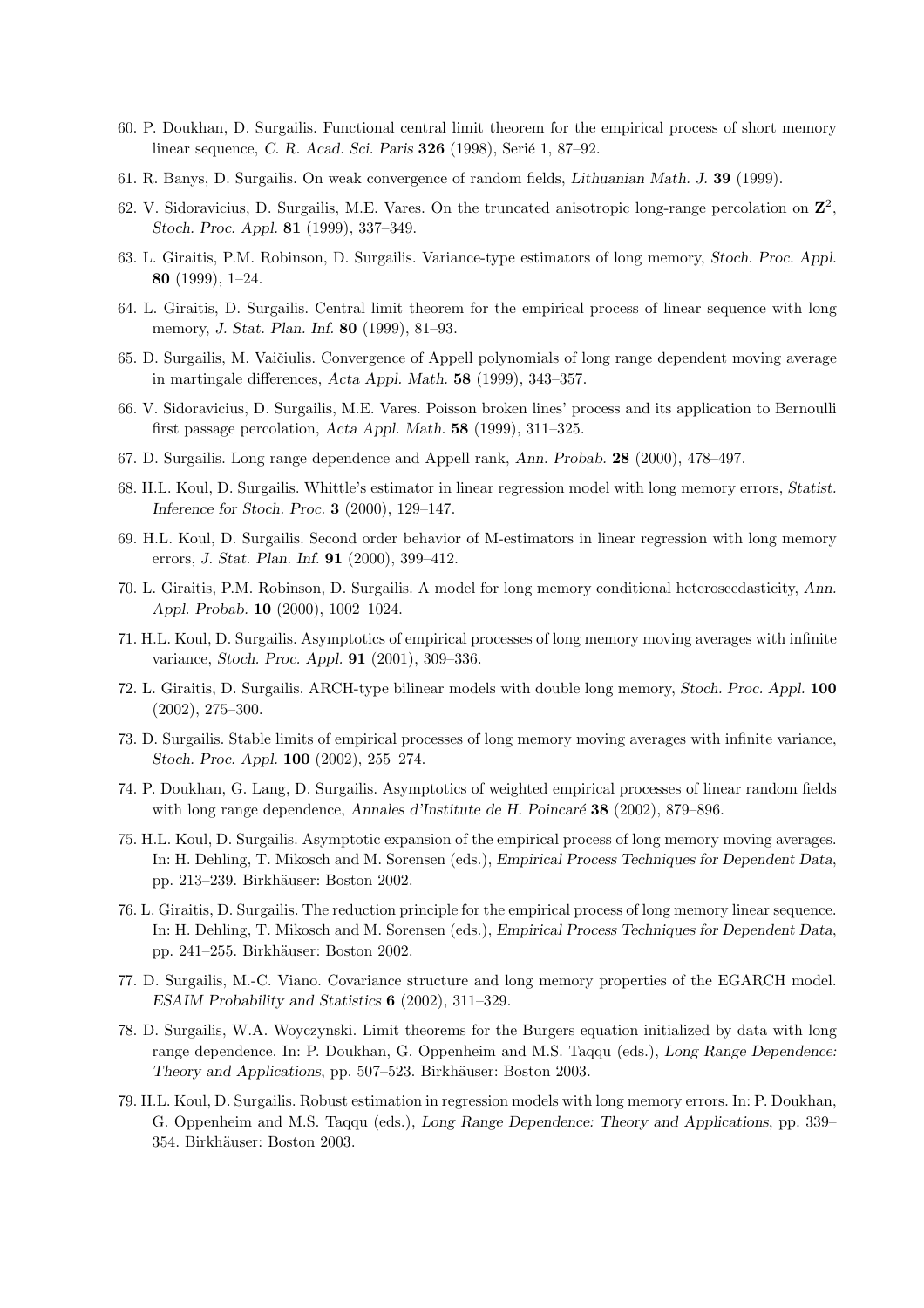- 80. D. Surgailis. Non CLTs: U-statistics, multinomial formula and approximations of multiple Ito-Wiener integrals. In: P. Doukhan, G. Oppenheim and M.S. Taqqu (eds.), *Long Range Dependence: Theory and Applications*, pp. 129–142. Birkhäuser: Boston 2003.
- 81. D. Surgailis. CLTs for polynomials of linear sequences: Diagram formula with illustrations. In: P. Doukhan, G. Oppenheim and M.S. Taqqu (eds.), *Long Range Dependence: Theory and Applications*, pp. 111–127. Birkh¨auser: Boston 2003.
- 82. H.L. Koul, L. Qian, D. Surgailis. Asymptotics of M-estimators in two-phase linear regression models, *Stoch. Proc. Appl.* **103** (2003), 123–154.
- 83. R. Leipus, D. Surgailis. Random coefficient autoregression, regime switching and long memory, *Adv. Appl. Probab.* **35** (2003), 1–18.
- 84. H.L. Koul, D. Surgailis. Uniform reduction principle and some implications. *Journal of the Indian Statistical Association* **41** (2003), 309-338.
- 85. L. Giraitis, R. Leipus, P.M. Robinson, D. Surgailis. LARCH, leverage and long memory. *Journal of Financial Econometrics* **2** (2004), 177–210.
- 86. D. Surgailis. Stable limits of sums of bounded functions of long memory moving averages with finite variance. *Bernoulli* **10** (2004), 327–355.
- 87. H.L. Koul, R.T. Baillie, D. Surgailis. Regression model fitting with a long memory covariate process. *Econometric Theory* **20** (2004), 485–512.
- 88. P. Doukhan, G. Lang, D. Surgailis, M.-C. Viano. Functional limit theorem for the empirical process of a class of Bernoulli shifts with long memory, *J. Theoret. Probab.* **18** (2005), 109–134.
- 89. R. Leipus, V. Paulauskas, D. Surgailis. Renewal regime switching and stable limit laws. *J. Econometrics* **129** (2005), 299–327.
- 90. R. Leipus, V. Paulauskas, D. Surgailis. Random coefficient AR(1)process with heavy tailed renewal switching coefficient and heavy tailed noise. *J. Appl. Probab.* **43** (2006), 421–440.
- 91. A. Philippe, D. Surgailis, M.-C. Viano. Invariance principle for a class of non stationary processes with long memory. *C. R. Acad. Sci. Paris Ser. 1* **342** (2006), 269–274.
- 92. A. Philippe, D. Surgailis, M.-C. Viano. Almost periodically correlated processes with long memory. In: P. Bertail, P. Doukhan, P. Soulier (Eds.) *Dependence in Probability and Statistics.* Lecture Notes in Statistics, vol. 187, pp. 159–194. Springer, Berlin 2006.
- 93. L. Giraitis, R. Leipus, D. Surgailis. Recent advances in ARCH modelling. In: A. Kirman, G. Teyssière (Eds.) *Long-Memory in Economics* Springer, Berlin, 2007, pp. 3-38.
- 94. P. Doukhan, G. Lang, D. Surgailis. Randomly fractionally integrated processes. *Lithuanian Math. J.* **47** (2007), 3–28.
- 95. A. Kliveˇcka, D. Surgailis. GARCH(1,1) process can have arbitrarily heavy tails. *Lithuanian Math. J.* **47** (2007), 196–210.
- 96. K. Bružaitė, D. Surgailis, M. Vaičiulis. Time-varying fractionally integrated processes with finite or infinite variance and nonstationary long memory. *Acta Appl. Math.* **96** (2007), 99–118.
- 97. R. Leipus, D. Surgailis. On long-range dependence in regenerative process based on general ON/OFF scheme. *J. Applied Probab.* **44** (2007), 1–14.
- 98. A. Philippe, D. Surgailis, M.-C. Viano. Time-varying fractionally integrated processes with nonstationary long memory. *Th. Probab. Appl.* **52** (2008), 651-673.
- 99. V. Paulauskas, D. Surgailis. On the rate of approximation in limit theorems for sums of moving averages. *Th. Probab. Appl.* **52** (2008), 361-370.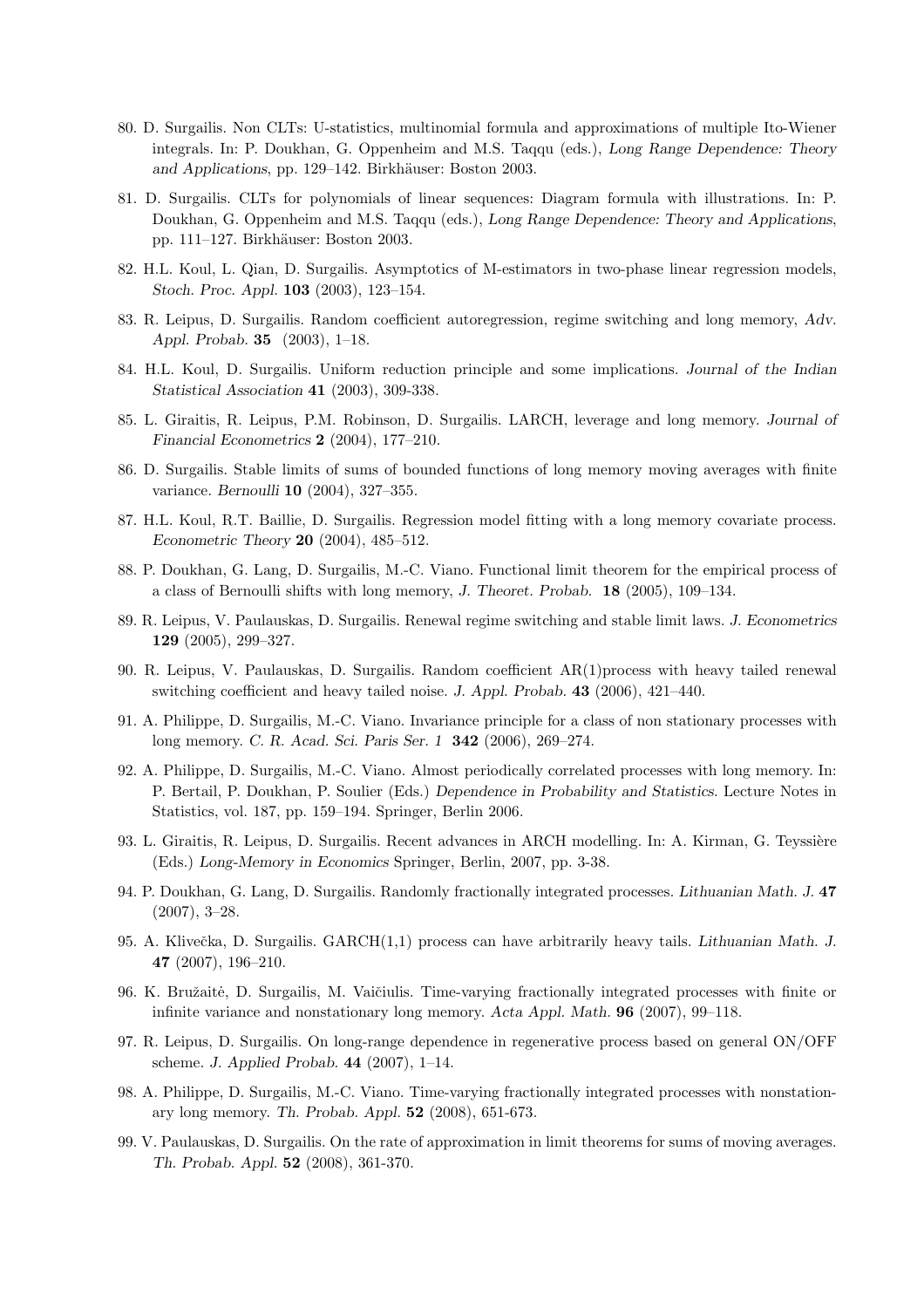- 100. D. Surgailis. Nonhomogeneous fractional integration and multifractional processes. *Stochastic Process. Appl.* **118** (2008), 171–198.
- 101. D. Surgailis, G. Teyssière, M. Vaičiulis. The increment ratio statistic. *J. Multiv. Anal.* **99** (2008), 510–541.
- 102. H.L. Koul, D. Surgailis. Testing of a sub-hypothesis in linear regression models with long memory covariates and errors. *Applications of Mathematics* **53** (2008), 235–248.
- 103. D. Surgailis. A Quadratic ARCH(*∞*) model with long memory and L´evy stable behavior of squares *Advances of Applied Probability* **40** (2008), 1198–1222.
- 104. L. Giraitis, R. Leipus, D. Surgailis. ARCH(*∞*) models and long memory properties. In: T.G. Andersen, R.A. Davis, J.-P. Kreiss, T. Mikosch (Eds.) *Handbook of Financial Time Series*, pp. 71–84. Springer-Verlag, 2009.
- 105. H.L. Koul, D. Surgailis. Testing of a sub-hypothesis in linear regression models with long memory errors and deterministic design. *J. Statist. Plan. Inf.* **139** (2009), 2715–2730.
- 106. F. Lavancier, A. Philippe, D. Surgailis. Covariance function of vector self-similar process. *Statist. Probab. Letters* **79** (2009), 2415–2421.
- 107. D. Puplinskaitė, D. Surgailis. Aggregation of random-coefficient  $AR(1)$  process with infinite variance and common innovations. *Lithuanian Math. J.* **49** (2009), 446–463.
- 108. L. Giraitis, R. Leipus, D. Surgailis. Aggregation of random coefficient GLARCH(1,1) process. *Econometric Theory* **26** (2010), 406–425.
- 109. H.L. Koul, D. Surgailis. Goodness-of-fit testing under long memory. *J. Statist. Plan. Inf.* **140** (2010), 3742–3753.
- 110. L.T. Rollo, V. Sidoravicius, D. Surgailis, M.E. Vares. The discrete and continuum broken line process. *Markov Process. Rel. Fields* **16** (2010), 79–116.
- 111. D. Puplinskaitė, D. Surgailis. Aggregation of random-coefficient  $AR(1)$  process with infinite variance and idiosyncratic innovations. *Adv. Appl. Probab.* **42** (2010), 509–527.
- 112. F. Lavancier, A. Philippe, D. Surgailis. A two-sample test for comparison of long memory parameters. *J. Multiv. Analysis* **101** (2010), 2118–2136.
- 113. J.-M. Bardet, D. Surgailis. Measuring the roughness of random paths by increment ratios. *Bernoulli* **17** (2011), 749–780.
- 114. J.-M. Bardet, D. Surgailis. Moment bounds and central limit theorems for Gaussian subordinated arrays. *J. Multiv. Anal.* **114** (2013), 457–473.
- 115. J.-M. Bardet, D. Surgailis. Nonparametric estimation of the local Hurst function of multifractional Gaussian processes. *Stochastic Process. Appl.* **123** (2013), 1004–1045
- 116. H.L. Koul, N. Mimoto, D. Surgailis. Goodness-of-fit tests for long memory moving average marginal density. *Metrika* **76** (2013), 205–224.
- 117. F. Lavancier, R. Leipus, A. Philippe, D. Surgailis. Detection of non-constant long memory parameter. *Econometric Theory* **29** (2013), 1009–1056.
- 118. R. Leipus, D. Surgailis. Asymptotics of partial sums of linear processes with changing memory parameter. *Lithuanian Math. J.* **53** (2013), 196–219.
- 119. A. Philippe, D. Puplinskaitė, D. Surgailis. Contemporaneous aggregation of triangular array of randomcoefficient AR(1) processes. *J. Time Series Anal.* **35** (2014), 16–39.
- 120. V. Pilipauskaitė, D. Surgailis. Large-scale temporal and contemporaneous aggregation of randomcoefficient AR(1) processes. *Stochastic Process. Appl.* **124** (2014), 1011–1035.